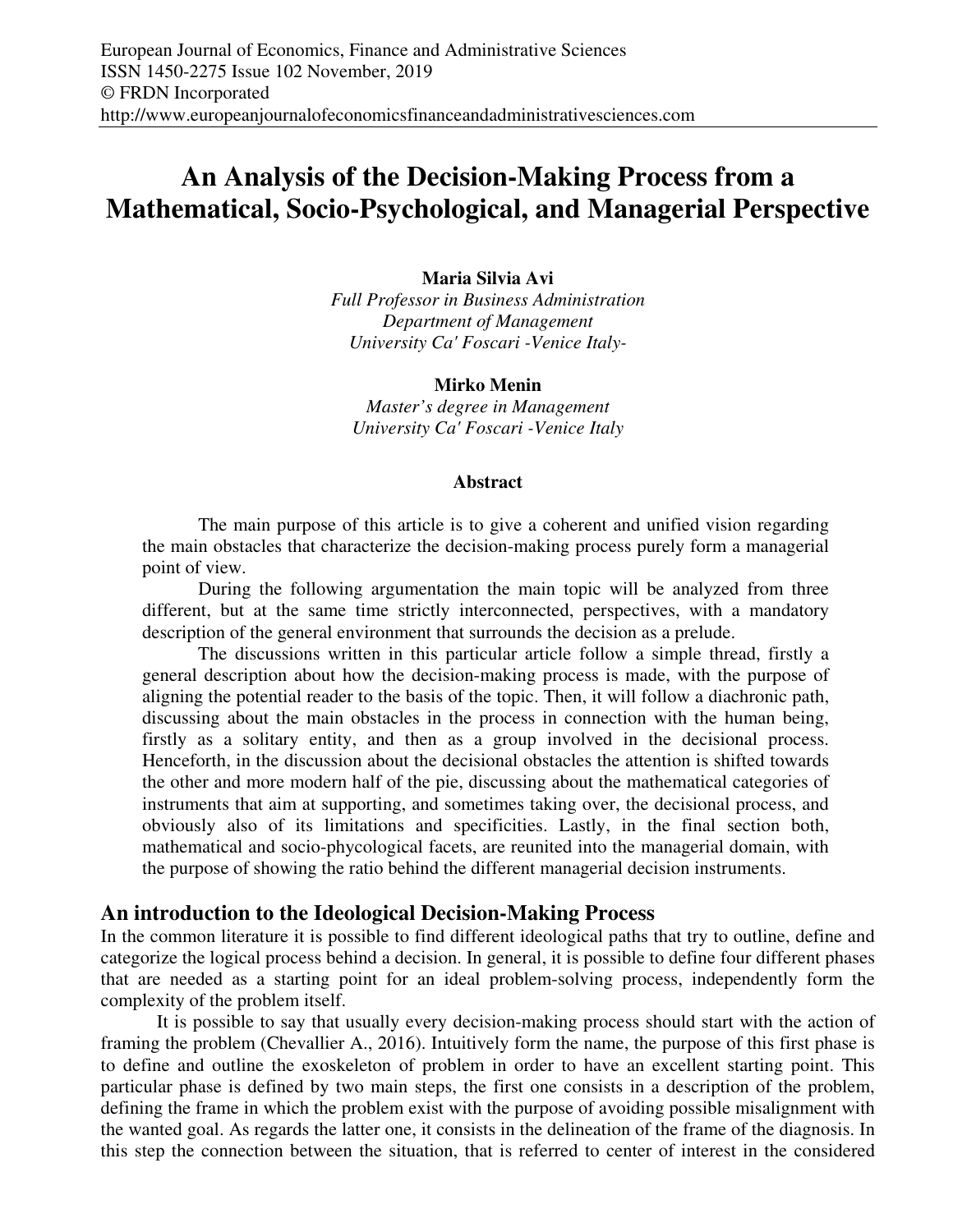portion of the universe, and the complication, that is referred to the particular problem encountered as regards the previously defined situation, is made.

After the needed framing the following phase is the definition of the causes. In this phase it is firstly identified a series of potential root causes that could have led to the problem, and only then, with the use of particular criteria or instruments (such as Bayesian inference), the actual root causes are extrapolated from the potential ones. It is necessary to bear in mind that the definition of the potential and actual causes is strictly influenced by the environment that lies around the problem solver, consequently actual causes can differ from real actual causes.

Intuitively, after the definition of the actual causes the next logical action is to define the possible alternatives that fits between the cause and the wanted outcome, and consequently choose the best ones, it is here that the effective decision is done.

The last phase of the entire process consists in the effective implementation of the problem and in the monitoring of the problem environment. It is important to remark that the latter step can be considered one of the more neglected and important ones as uncertainty, risk, and various errors, both human and non, can influence, to some extent, or even totally the final outcome (Chevallier A., 2016; Anntoinette D. L., Lepsinger R., 1997).

## **The Socio-Psychological Facet**

Before starting with the discussion about the various obstacles introduced by the presence of the human being it is necessary to integrate the previous description of the decisional process. Differently from the ideal decision-making process, in a real world the effective decision is the result of the interaction between different forces (Kayser A. T., 2011), forces that sometimes pull towards the best analytical decision, but sometimes not. Intuitively, these forces act at different levels of the decision process, at the more internal level it is possible to say that the decision outcome is mainly driven by two forces: the quality of the decision, that indicates how much the chosen alternative is better than the other ones, and the relative acceptance of it. At a step above it is possible to find the time pressure, that defines the time frame in which a decision needs to be made. In the higher, and last, step two important forces are influencing the final decision: the forces within the decision-maker (its knowledge, personality, and biases) and, where present, the forces within the group that surround or even composes its figure. These two forces are the ones that will be further discussed in this section.

The first pillar of the managerial decision-making can, without a doubt, be associated with the human element, with its biases, irrationalities, behaviors (Drummond H., 2012). In the history of the human being almost the totality of the decisions was made by a human, banally because there was no other possibility, and also if in the last decades there was a shift towards a more automated and feelingless decision-making, nowadays humans continue to play a big role in decisions.

The human being is a complex, wonderful, but also imperfect machine, able to adapt itself to an almost infinite series of situations and to bend its environment to achieve a series of goals, but also incredibly able to make an easy decision a harder one and consequently getting it wrong (Drummond H., 2012; Moore D. A., Bazerman M. H., 2009). As regards the psychological obstacles encountered by humans it is possible to outline a series of different categories, each one with its peculiar characteristics. First of all, it is necessary to say that these obstacles are not presented in the same way by every decision-makers, as a matter of facts the presence or not of these obstacles and its intensity could vary from person to person, and also from time to time.

In general, as regards this particular topic it is possible to outline eight different negative effects that, if presents, could lead to bad decisions. These effects are known as: overconfidence, confirmation, anchoring, analogy, availability, vividness, instant-response, and expectation.

As the name suggests, the overconfidence effect, as the name characterize a scenario in which the level of confidence of the decision maker can be considered higher than normal. Intuitively this situation could lead to wrong decisions as it is easier for a highly confident decision-maker to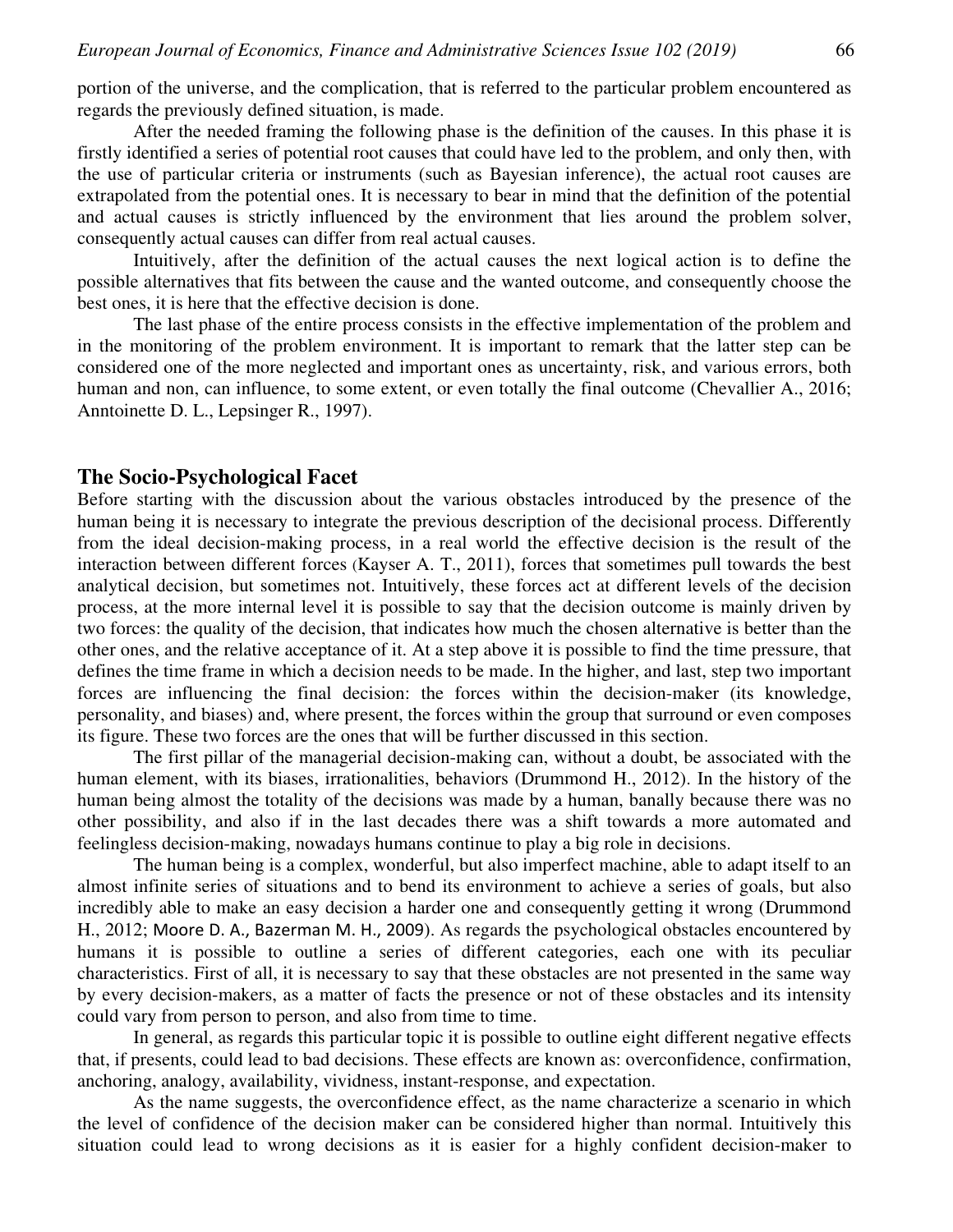overestimate their ability with a possible under evaluation of critical decisional variables such as uncertainty, risk, and possible bad outcomes.

As regards the confirmation effect, it is referred to the particular behavior for which the attention of the decision-maker, during the research of information, is shifted towards positive information that confirms his/her ideas rather than negative one, leading to a better, but at the same time distort, vison of the decision environment.

Another two important negative effects that could affect the decision maker are the anchoring and the analogy effect. The first one can be associated with the susceptibility, during forecasting or in general prediction events, of the decision-maker to external stimulus provided by the surrounding environment. As a result of this effect these stimuli are unconsciously picked by the decision-maker and used as a starting point for the future predictions. As regards the latter one it happens when a previously defined solution for a particular problem is applied to another problem, generally similar to the first one but different in the details. Intuitively, this could lead to misunderstanding and missing critical information about the problem environment.

The availability effect can be defined as that particular effect for which, in the mind of the decision-maker, recent events have a greater weight than less recent ones and, for this reason, are intrinsically treated as more important or valid, obviously with a consequent distortion for the decision environment.

Under a particular point of view, the vividness effect can be considered as similar to the availability one, this because, also in this case, different weights are applied to different information through the use of a non-rational criteria. As a matter of facts this effect push the decision-maker to remember more vividly events that carry strong stimuli such as a person dressed with in red in a smoking and tie party, or the crash of a train seen at the local news. Intuitively this could generate a false perception as regards the probability distribution of certain events, increasing the likelihood of errors.

At the last, in order to close the circle on the psychological limitations, it is necessary to define two more obstacles, the instant-response and the expectation effect. The first one can be correlated with every decision made based not on the logic but on a particular mood, or more in general on emotions (Drummond H., 2012). In a day to day life it is possible to see a lot of examples of this effect as a great chunk of the daily decisions taken by a person are influenced by this, just think at the purchasing of candies or chewing gum while waiting for the check-out in a supermarket. As regards the latter one it is referred to the tendency, for the decision-maker, of forcing a rationalization and alignment of the information with the unconscious purpose of justify and strengthen previous explanations or decisions, obscuring the reality, and the possible acidity, of the facts.

It is worth to notice that the boundaries of these negative effects are not sharp as presented in the previous discussion, it is more likely that these (and many others) effects will work in combination with each other's and with the particular personality of the decision-maker, producing unique outcomes. Obstacles to decisions are lurking even so close to the decision-maker, originated by someone that should be the person you think you know best, yourself.

Once outlined the living environment that surrounds the psychological decision obstacles the attention can be shifted towards the sociological one or, in the decision-making scenario, the dynamics inside a team. Team dynamics, as regards decision-making, can be considered a very complex argument as an obvious consequence of a high presence of mandatory interactions between two or more people.

The first step towards the understanding of the dynamics that shapes every group decisionmaking scenario starts with the understanding of the power element and its role inside a team. Here it is necessary to distinguish between harsh power, or the power originated by the particular structure of the team, and soft power, originated by the peculiar characteristics of each team member (Levi D., 2017).

As regards soft power it is usually derived from the effective knowledge of a person in some particular field, by making the other teammate perceive some sort of expertise in the field interested be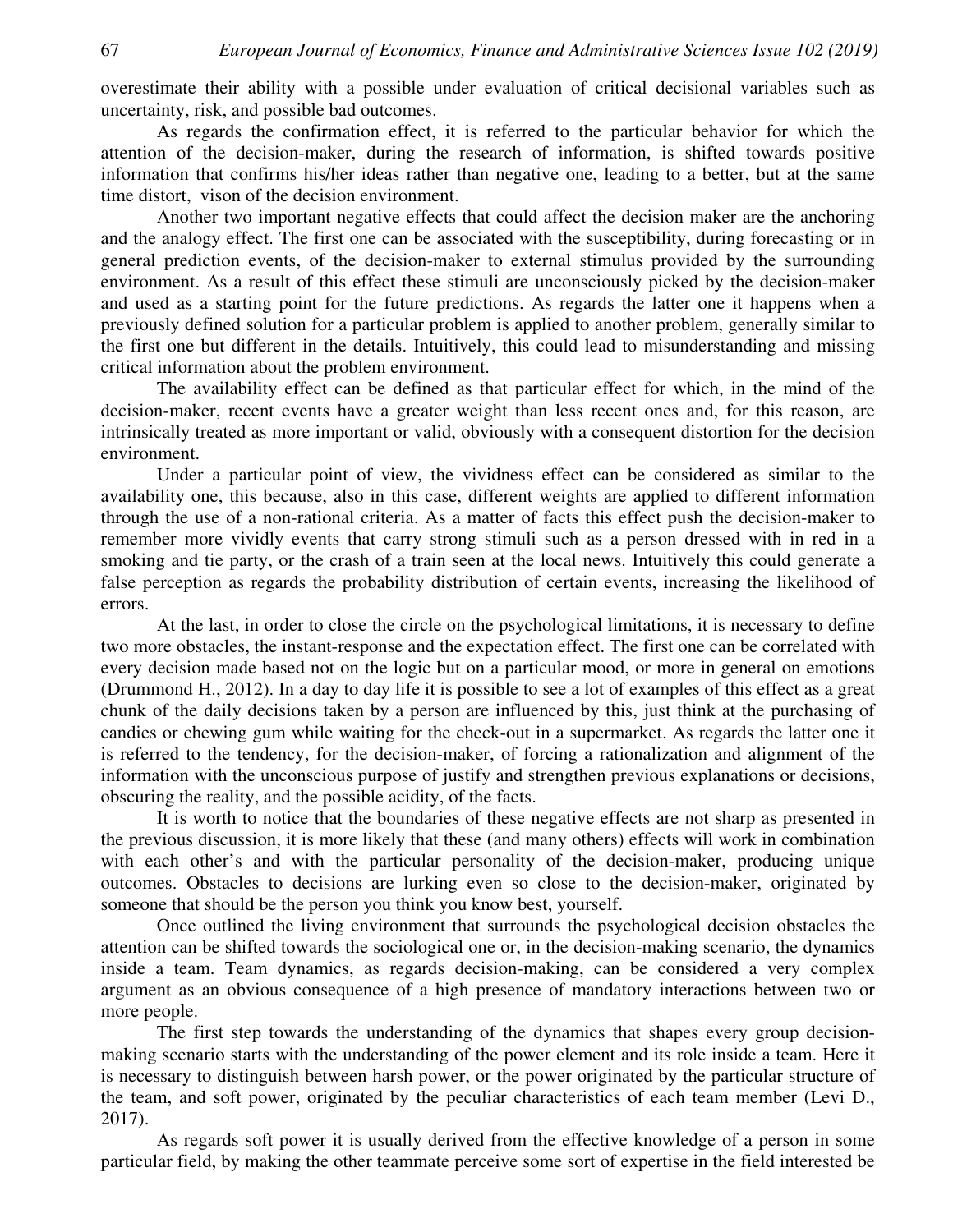the future decision or by been admired and respected by the others group members. Harsh power instead is usually originated in connection with the particular positional power such as a higher level in the hierarchy or with the power of giving rewards or punish certain behavior. It is worth to notice that a huge role in weighting the two different types of power is played by the decision structure, is it autocratic, where only one person can decide, consequently increasing the harsh power of the decisionmaker and reducing the possible influence of the other people, or shared between team members. It is worth noticing that in general, thanks to its characteristics, soft power results more effective between the two, this because hash power is also strictly correlated with factor of culture and perception of power from the surrounding people.

Discussing of team dynamics and obstacles to the decision process, it is also fundamental to take into consideration the possible presence of self-oriented roles or the groupthink symptom. As a matter of fact, these two elements can easily undermine the solidity and effectiveness of a team, reducing or even deleting its possible benefits (Aldrag J. R., Kuzuhara W. L., 2015).

Talking about the first category, or self-oriented roles, it comprehends all the roles verting around a particular, but not unique, selfish vision about their role inside the team. Usually it is possible to categorize them in freeloaders, known to not carry a fair share of the workload, complainers, that constantly complain for any reasons consequently reducing the team morale, bullies, that actively try to force their opinion over the others, and lastly martyrs, which think that are the only people to do something in the team and for the team.

As regards the latter element, or groupthink, it can be defined as an excessive form of concurrence-seeking among the team members that position the values and beliefs of the team over anything else (Hart T. P., Irving L., 1991). This particular symptom can generate situations where the team members feels the illusions of invulnerability and unanimity of the group, where a collective rationalization leads to self-censorship of possible contrasting ideas to the main belief, and, more importantly, to situations where people outside the group are stereotyped, classifying their opinions as not valid as the ones inside the group. Obviously, it is pretty straightforward that a group behavior like this cannot leads to a healthy group environment, as a matter of facts the common drawbacks of this are an incomplete surveys of alternatives, a poor information search and also selective bias in processing the limited information acquired, failure to examine a preferred choice and also to reexamine rejected alternatives, and lastly failure to develop valid backup plans in a scenario where the actual outcome differs from the planned one. It is necessary to bear in mind that this particular bias act in harmony with all the other obstacles it is easy to deduce why preventing this effect is not an option but a necessity for the team.

The Last piece that complete the team dynamics puzzle can be associated with team conflicts. Broadly, it is possible to outline two different types of conflicts: interpersonal, that can be defined as conflicts between team members as a consequence of different ideas on the correct path that should lead to the decision, and more importantly task conflicts, associated intuitively with different ideas as regards the execution of team tasks. As regards the settlement of the conflict it is possible to say that it depends on the different conflict styles (or different behavior) of each person participating to the discussion. The logic behind the definition of these styles is based on the combination generated by the presence or not of two different elements, assertiveness and cooperativeness (Aldrag J. R., Kuzuhara W. L., 2015). As represented in the following figure the combination of these two elements generates five different conflict styles: competing, avoiding, collaborating, accommodating, and lastly compromising.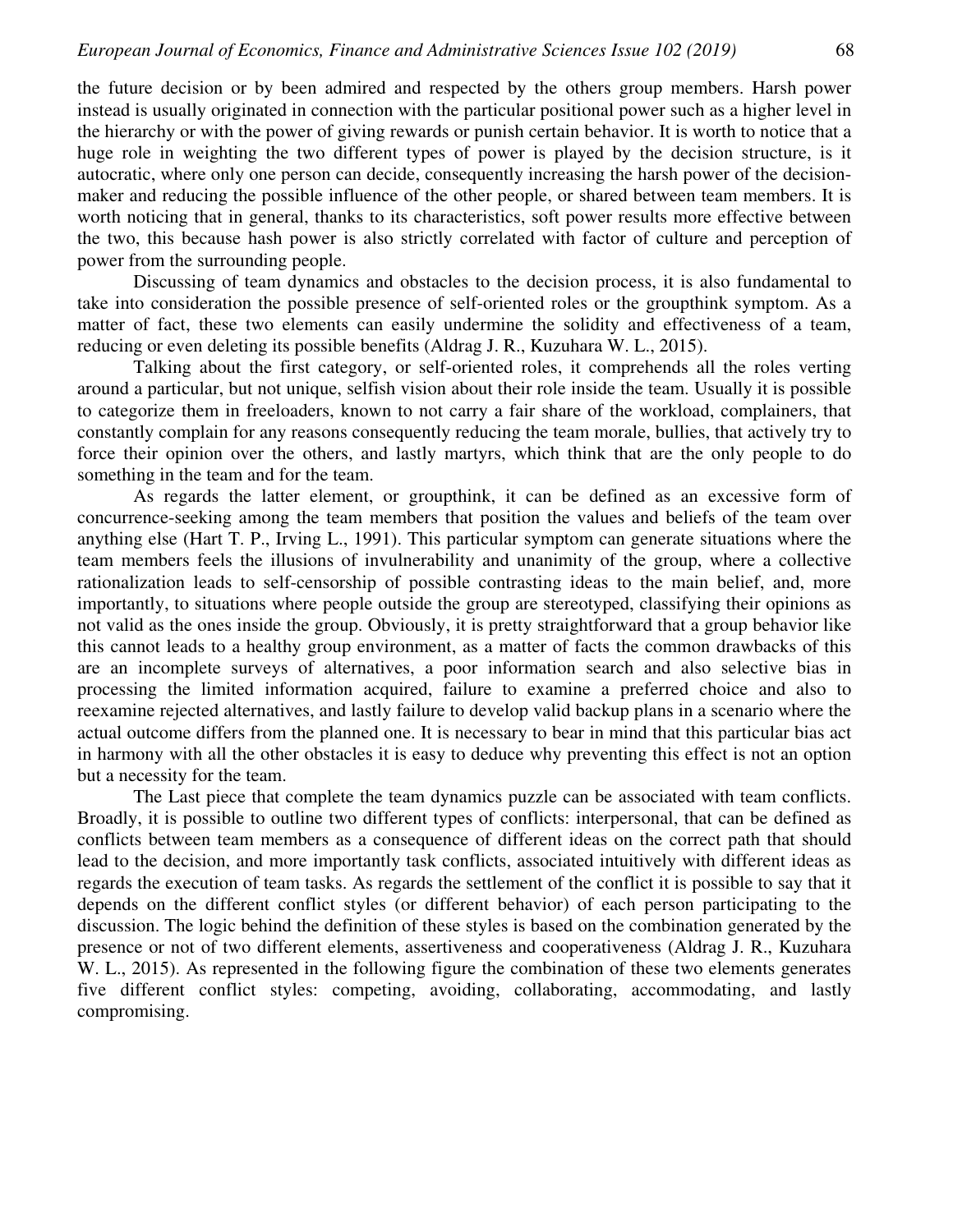#### **Figure 1:** Conflict styles



Intuitively, the meaning of these five styles it is easily deductible from their name, less deductible instead is the situation generated by them. Where for competing and accommodating styles a win-lose situation is created, usually win for competing and usually lose for accommodating, for the avoiding there is a lose conflict style carries with itself a different level of commitment and also a different type outcome that can range from optimal to disastrous. It is worth to bear in mind that team conflicts are an unavoidable, and also decisive, component that shapes every team, if managed correctly conflicts are what permits teams to improve, but if not, they can easily push the team to an internal collapse. Intuitively, the meaning of these five styles it is easily deductible from their name, less<br>ible instead is the situation generated by them. Where for competing and accommodating styles<br>lose situation is created, usually w conflict style carries with itself a different level of commitment and also a different type outcome<br>can range from optimal to disastrous. It is worth to bear in mind that team conflicts are an unavoida<br>and also decisive, lose situation and for the collaborating there is a w<br>i itself a different level of commitment and also a d<br>o disastrous. It is worth to bear in mind that team co<br>onent that shapes every team, if managed correctly<br>not, the

#### **The Mathematical Facet**

The second, but not for importance, pillar is the mathematical one. This particular pillar can be considered as the educated guess of the decision-maker towards the rationalization of the decisional process by moving the greatest possible component of the problem inside the mathematical world, known to be built upon multiple coherent and well-defined rules. maker towards the rationalization of the decisional<br>ent of the problem inside the mathematical world,<br>defined rules.<br>atical skills of the manager, the entire process of<br>he decision-maker known as modeller, that, starting

Unless the presence of particular mathematical skills of the manager, the entire process of rationalization is made by a separate figure from the decision form particular inputs (variables) from the decision-maker, generates a specific output that should give a rational solution to the problem. m-maker known as modeller, that, starting<br>enerates a specific output that should give<br>on a series of oversimplified assumptions<br>reason for this is because, as said before,

It is obvious that the previous definition is made upon a series of oversimplified assumptions that cannot fully coexist with a real-world scenario. The first reason for this is because, as said before, decision-maker and modeller are usually not the same entity, possibly leading to al the obstacles discussed in the socio-psychological facet such as misinterpretations, bias, conflicts. Another reason can be associated with the complexity of the decision environment. As a matter of facts, in most of the cases, it is impossible to convert the entire problem in input variables for the mathematical model leading to choose only a small portion of it to be analyzed and elaborated by the model (Finlay N. P., 1985). Lastly, intuitively, building a model require time, and time is a scarce resource in a real-world scenario. A model usually needs to be tailored for the portion of the decisional-problem, this because it permits a more reliable output based on specific inputs, consequently leading to a greater need for time. s by moving the greatest possible component of the problem inside the mathematical world, to be built upon multiple coherent and well-defined rules.<br>
Unless the presence of particular mathematical skills of the manager, th Unless the presence of particular mathematical skills of the manager, the entire process of alization is made by a separate figure from the decision-maker known as modeller, that, starting particular inputs (variables) fro Formation and Finance Finance and Administrative Sciences Issue 102 (2019)<br> **Figure 1:** Conflict styles<br> **Somewood Economics Consumers**<br> **Examplementally density and a consumer and a system of the system of the system of t** psychological facet such as misinterpretations, bias, conflicts. Another reason<br>the complexity of the decision environment. As a matter of facts, in most of the<br>to convert the entire problem in input variables for the math Iy win for competing and usually lose for accommodating, for the mand of the collaborating there is a win-win one. Each type of permat In and for the collaborating there is a win-win one. Each type of Ferent level of commi -win one.<br>
erent type<br>
icts are an<br>
inflicts are<br>
e.<br>
particular<br>
zation of<br>
mather<br>
r, the ent<br>
modeller<br>
output th<br>
rsimplifie<br>
because, an<br>
ing to al<br>
onflicts. A<br>
r of facts,<br>
he model<br>
resource i<br>
problem,

Also if mathematical modelling is not the panacea that can solve every obstacle and give always the right answer, it can equally be considered as a useful instrument. As a matter of facts nowadays there are a huge number of different mathematical forms that can be generally grouped in three different categories. For what concerns the first category, or deterministic decision-making, is possible to find all the models that n only in scenarios where the output can be reliable also if irrationality, uncertainty and risk are not taken into consideration (Monahan E. G., 2000). I Lastly, intuitively, building a model require time, and time is a scarce resprio. A model usually needs to be tailored for the portion of the decisional-proposes as a more reliable output based on specific inputs, conseq making, is<br>n, are used<br>e not taken<br>decisional<br>tainty, that<br>g the range

Differently form the first one, the second category, that is constructed upon the decisional theory, is characterized by the consideration of additional variables, such as risk and uncertainty, that contribute to give a more faithful representation of the environment consequently increasing the range of possible application of the mathematical solutions.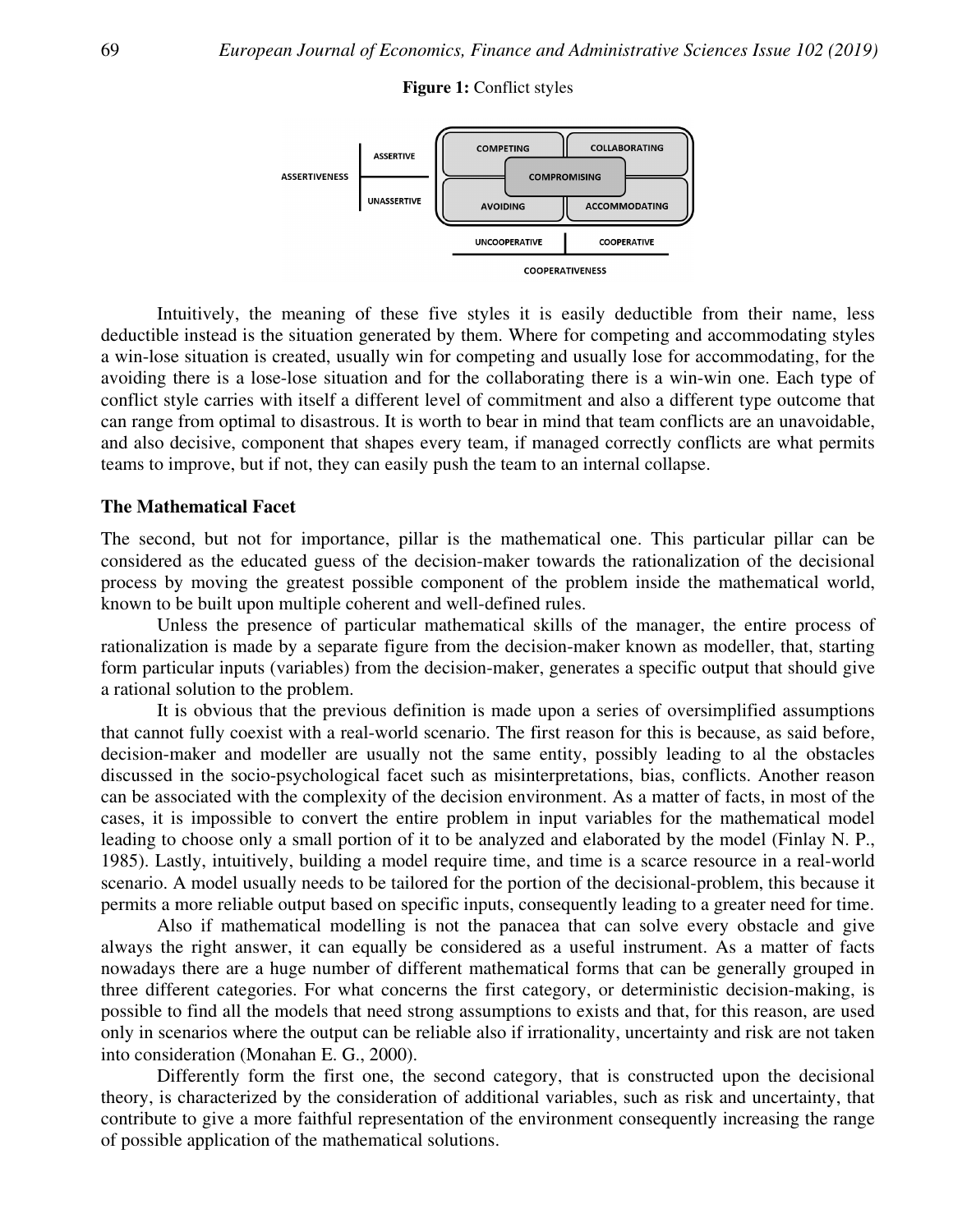As regards the last category of models, or Multi-Criteria Decision-Making (MCDM), it is possible to say that here are the mathematical instruments to be applied to the real-world rules and not vice versa, opening an infinite series of possibilities of interpreting the environment.

It is worth to notice that every one of these categories of models work best in the specific environment for which they are built for, and that these instruments represent only a portion of the entire set of mathematical ones that can results useful in a decisional scenario.

For what concerns the deterministic decision-making category, the most common, and also predominant, typology of models is the Linear Programming (LP) one. The procedure through which these types of models are able to optimize the final outcome is by maximizing (or minimizing) a specified variable but, at the same time, satisfying a series of limiting conditions. Moving towards the algebraic domain, a general LP problem can be mathematically represented as follows:

$$
Max(Min) X_0 = \sum_{j=1}^r C_j X_j
$$

Formula subject to restrictions:

$$
\sum_{j=1}^{r} A_{ij} X_j (\leq, = or \geq) B_i
$$
  
i = 1, 2, ..., m  

$$
X_j \geq 0
$$
  
j = 1, 2, ..., r

Where  $j$  ( $j = 1, 2, ..., r$ ) are the several activities that share Bi ( $i = 1, 2, ..., m$ ) limited resources. Aij represents the usage of the jth activity from the ith resource, with the output of that particular activity represented by Cj, and lastly Xj indicates the value that needs to be optimized (Chapman S. C., Hopwood G. A. Shields D. M., 2007; Hiller S. F., Lieberman G. J., 1995; Moder Joseph J., Elmaghraby Salah E., 1978).

As said in the introduction of the mathematical facet, linear programming models are subject to a series of assumptions that conditionate their existence and the reliability of its outcome. These assumptions are translated mathematically in three different statements: Proportionality, that indicates that the usage of resource and the contribution of an activity is directly proportional to its level, additivity, for which the cumulative usage of resources is equal to the sum of all the resources used by each single activity, and lastly non-negativity that defines that the result of the linear function for a specific activity can only be positive.

Analyzing the previous assumptions, it is obvious that linearity is rarely satisfied by real-world problems. In these situations it is possible, through the use of particular instruments such as quadratic programming, fractional programming, integer LP, min max criteria and more, to approximate a general system, making feasible the application of LP formulations.

At a first glance, it could seem that these instruments cannot be a valid comprehensive alternative for a decisional problem, but it is always necessary to take into consideration the price of the perfect solution and the time constraints as well. An approximative, but reliable, answer given inside the time limits is always better than the best answer received outside the time frame. As a matter of facts linear programming instruments are used to solve a vast amount of different problems, cutting stock problems, Product mix problems, staff scheduling problems, capital budgeting problems, blending problems, network flow problems are only a few solved by these models.

Moving towards the second category of mathematical instruments, the groups what concerns decision-making as regards of the decision theory perspective, it is possible to find a series of tools optimized to deal with two central problems introduced with this particular vision, uncertainty and risk. At a first glance, risk and uncertainty could seem the same entity that brings with itself a similar definition, instead this definition can be only partially applied since they carry a similar concept adapted in substantially different environments. For risk is taken into consideration an environment permeated with an objective structure that dictate the rules under with the outcome is determined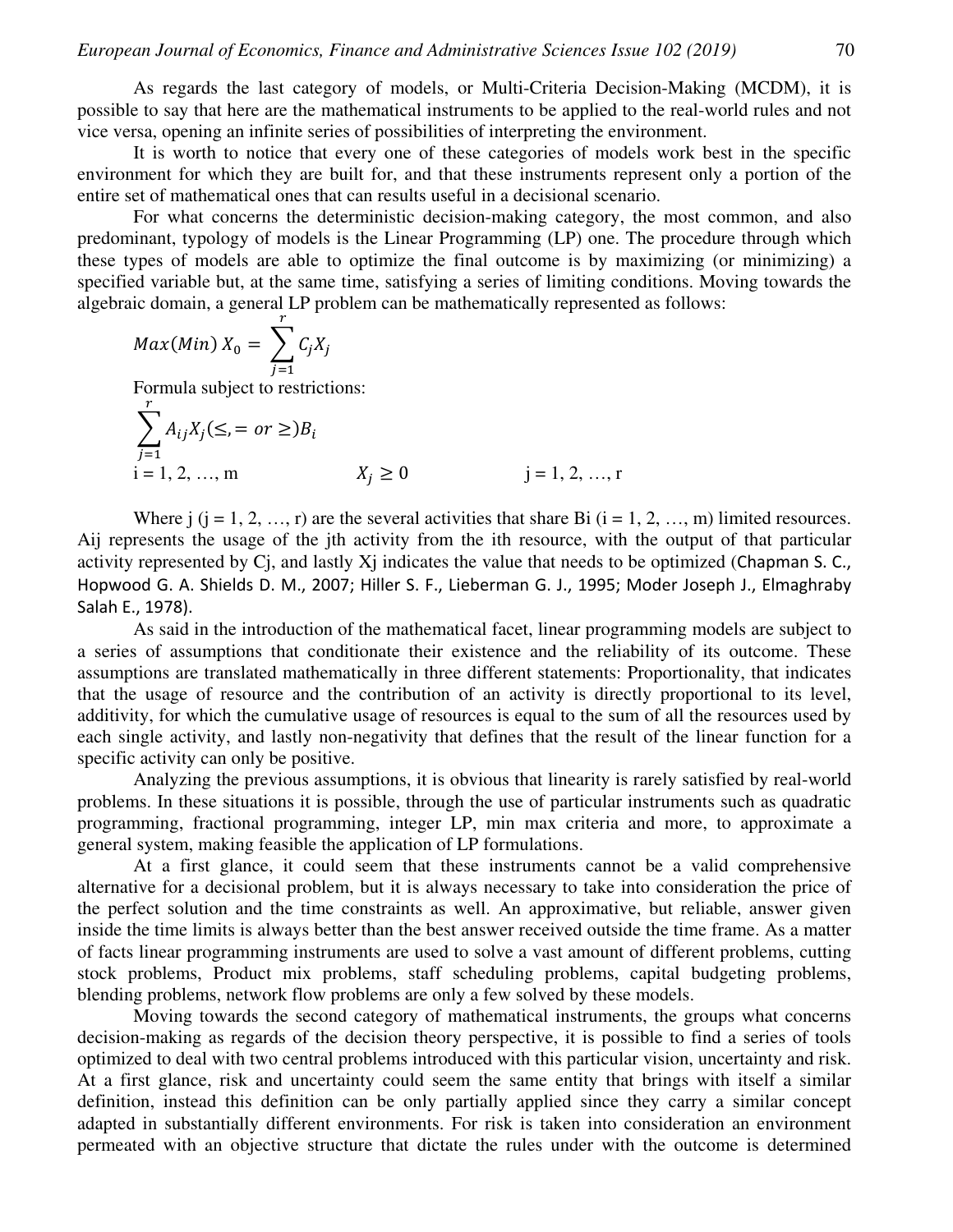whereas for uncertainty the previously defined objectivity is replaced by a set of subjective, sometimes not known or defined, rules that fades the boundaries of the problem environment. (Brandimarte P., 2011).

As regards scenarios where uncertainty cannot be neglected and the rules of probability cannot be fully applied, it is possible to outline three different instruments able to give a help: the Maximax criterion, according to which the right choice is the one that maximizes the hypothetical profitability between the maximum payoff for each alternative the Maximin criterion, that outlines among the worst alternatives the one with the maximum payoff, and Minimax regret criterion, that is oriented to minimize the maximum opportunity loss.

Maximax criterion

$$
f(V) = \max_{i=1,2,...m} \max_{j=1,2,...n} V(D_i, S_j)
$$
  
Maximin criterion  

$$
f(V) = \max_{i=1,2,...m} \min_{j=1,2,...n} V(D_i, S_j)
$$
  
Minimax regret criterion  

$$
L(D_i, S_j) = [\max_{i=1,2,...m} V(D_i, S_j)] - V(D_i, S_j)
$$

$$
f(V) = \min_{i=1,2,...m} \max_{j=1,2,...n} L(D_i, S_j)
$$

For what concerns risk, it is possible to fully associate each state of nature with a specific probability that must follow the rule for which the sum of all the probabilities associated with each alternative needs to be equal to one, consequently leaving no space for uncertainties in the representation but, at the same time, permitting the application of the logics belonging to a Bayesian environment (Horowitz I., 1990; Karni E., 1985).

As regards the criteria dedicated to the evaluation of a decision in an environment subjected to risk it is possible to outline three different fundamental formulas: the Monetary Expected Value (MEV), that consists in the evaluation of the expected mean monetary returns for each alternative, the Expected Value of Regretted Opportunities (EVRO), that has the purpose to minimize the opportunity loss for each decision, and lastly the Expected Monetary Value of Perfect Information (EMVPI), that defines the monetary value that the decision-maker needs to spent to obtain perfect information about the alternatives.

Monetary Expected Value

$$
MEV(V^*) = \max_{i=1,2,...m} \sum_{j=1}^{n} P(S_j) V(D_i, S_j)
$$

Expected Value of Regretted Opportunities

$$
EVRO(V^*) = \min_{i=1,2,...m} \sum_{j=1}^{n} P(S_j) \, \mathcal{L}(D_i, S_j)
$$

Expected Monetary Value of Perfect Information

$$
EMVPI = \sum_{j=1}^{n} P(S_j) V_{max}(S_j)
$$

Note that  $f(V^*)$  = Represents the optimal value.

It is useful to notice the similarities between the two criteria connected to the uncertainty scenarios and the two connected with the risk ones, but also it is worth to notice the differences between them, such as the role of the probability  $P(S_j)$  in a risk scenario (Borek A., Parlikad A., Webb J., Woodall P., 2014).

The last category of mathematical instruments discussed in this article is the Multi-Criteria Decision-Making (MCDM) one. As said before this particular category offers a different vision about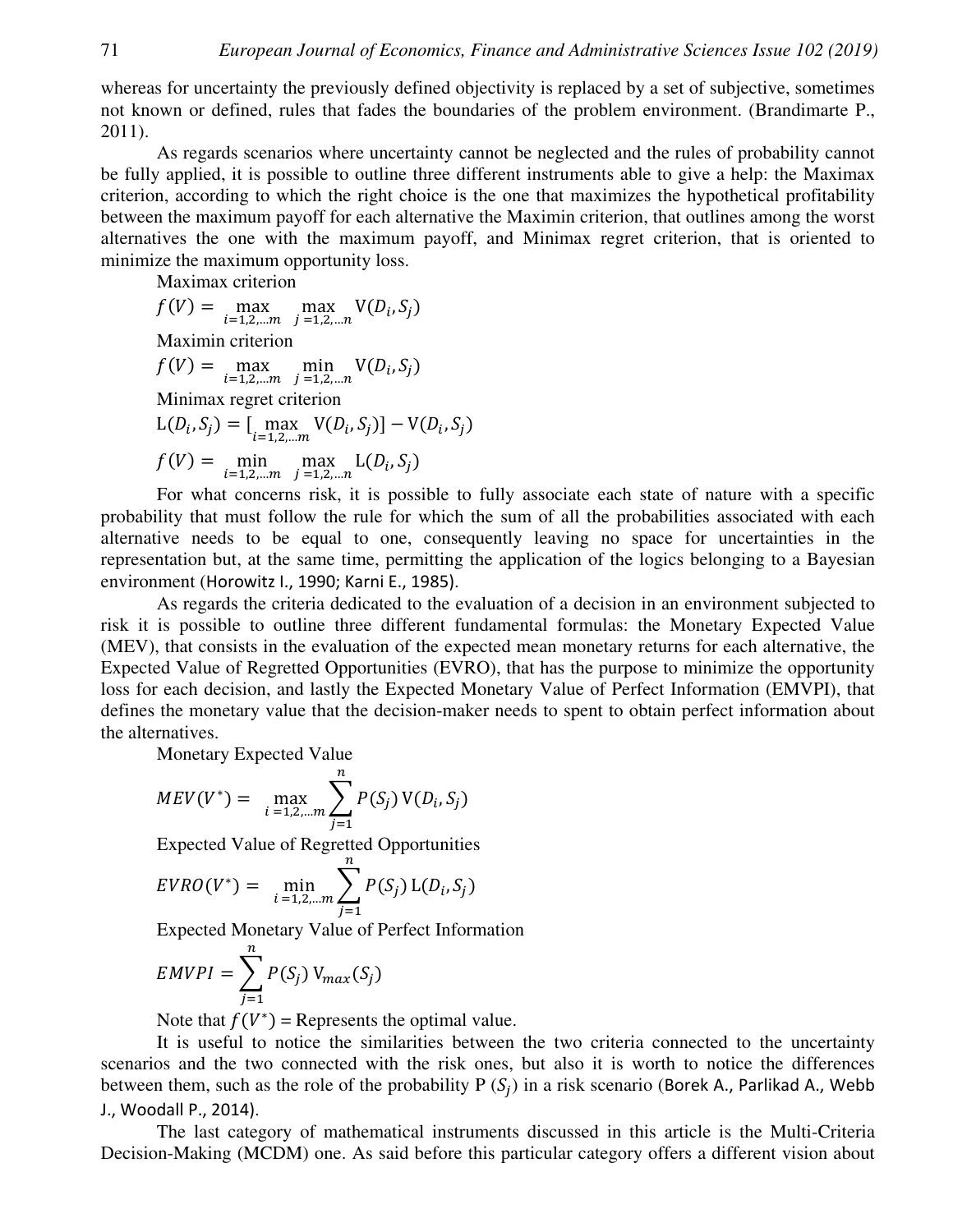the logic used to solve a problem and consequently also a different vision about the relationship between mathematical and real problem environment. This imply a shift form a distributive vision to an integrative one where multiple, general conflicting, objectives are taken into account and evaluated with different, tailored, criteria. (Goicoechea A., Duckstein L., Zionts S., 1992; De Buryn C., Colson G., 1989).

As regards this particular category of instruments, in the history of the literature, different models were proposed, some of these are the Analytic Hierarchy Process (AHP), designed to evaluate a set of alternatives organized in a hierarchical structure through the use of multiple criteria (Fox W. P., 2018), ELECTRE I, that has the purpose to aggregate different performance table in a choice set, Multi-attribute Value Theory (MAVT) that compares and evaluates preference relations, and TACTIC, a slight variation to the ELECTRE method that aggregate different performance table in a global performance relation, just to name a few. As it is intuitable, each model has its unique specificities, techniques to apply a mathematical vision, and fields of application in which it can maximally perform.

#### **The Managerial Facet**

The managerial facet can be considered as the last piece of the puzzle for this article, the result between the union of the socio-psychological facet and the mathematical one, obviously with an optimization for the managerial environment. The purpose of this paragraph is to discuss about the response, for what concerns instruments dedicated to support decisions, of the decision-makers in a real and frenetic environment, where tensions, limitations, and trade-offs are palpable. Before continuing with the discussion, it is mandatory to define that almost all the instruments that will be presented are purely based on the historically most used metrics or the monetary one, and that this is not the only existing perspective but rather the most accepted and evolved one.

For what concerns decision instruments in a managerial scenario it is possible to outline an almost infinite series of different classification types, but the most common is the temporal one. Consequently, decisions instruments can be divided in two macro categories: feedforward decision instruments, that intuitively contains all the decision instruments that tries to predict the future starting from the actual situation plus a series of assumptions on the future evolution of the surrounding environment, and feedback decision instruments, that is correlated with taking decisions based on the analysis of historical records of the environment (Wilson M. S. R., Chua F. W., 1993).

As regards the first category, or the feedforward decision instruments, it can be further divided in three more sub-categories or: present, short-term, and long-term decision making. In the first subcategory it is possible to find all the instruments connected with the planning of the current activities of a firm, generally in this category the predominant instruments are the cost allocation ones such as Activity-Based Costing (ABC), Full cost, absorption costing and so on that, as the name suggests, have the purpose to classify and categorize costs based on the originating sources (Zimmerman J. L., 2003; Kaplan R. S., Anderson S. R., 2007).

Moving towards the second sub-category of feedforward instruments it is possible to find all the instruments related with short terms decisions, where for short terms is intended a period smaller than a year. Here it is possible to outline two instruments that dominates this scenario or the Cost-Volume-Profit (CVP) analysis, that is generally connected with the operating plan's decisions with the purpose of reaching the desired profit objective, and the differential costs and revenue analysis, which purpose is to analyze and compare the gain for different courses of action.

Lastly, as regards the thirds sub-category, it contains all the managerial instruments related with long term decisions. For what concerns this topic it is usually possible to outline two kinds of decisions. Investment decisions, that are a particular type of long-run decisions where an initial monetary amount is invested in the first period with the hope of receiving a series of benefits in a second period (Arnold J., Turley S., 1996), instruments like Net Present Value (NPV), payback method, and Internal Return Rate (IRR) are among them. The second type of long run decisions are the quantitative policy decisions, that differ from the investments one as it is connected with a variation of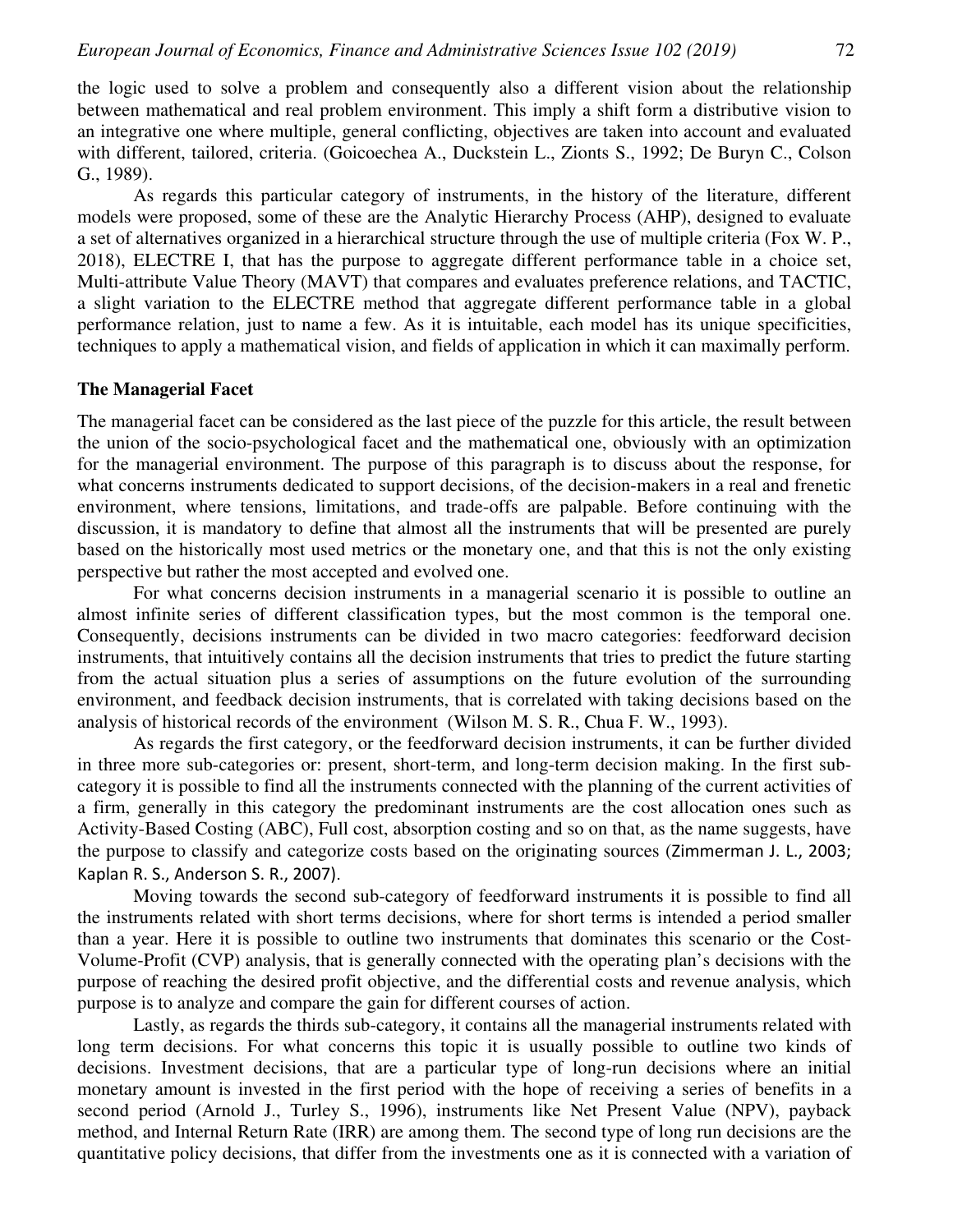the policy or, a course or principle of action adopted, that change the rules that shapes the long-term environment of a particular firm.

While talking about these instruments it is mandatory to bear in mind the different trade-offs that are happening under the scenes. Beginning with present decision-making it is possible to find instruments with a high need for information as uncertainty (and in most of the cases also risk) can be neglected (this because the relative cost of a "piece" of information increase with the increase of uncertainty) leading to a faithful representation of the decision scenario. Moving towards short-run decision-making, and moreover towards the long-run one, with the rise of the levels as regards risk and uncertainty, the instruments used are less dependent from precise information, consequently leading to less precise solutions.

For what concerns the second typology of decision instruments, or the feedback ones, it is possible to outline two different ideologies on the most appropriate and effective way of measuring. The first ones, the monetary performance measurements, are connected with the past monetary performance of a firm. The second ones, referred to as non-monetary performance measurement/Key Performance Indicators (KPI), that, intuitively form the name, are mostly based upon non-monetary metrics.

For what concerns the differences between these two instruments it is possible to say that, as a consequence of their nature, non-monetary performance indicators results more connected with the effective strategy of the company, moreover they are also a better outliner of the cause effect relationship in the variations of the indicators, leading to better definition of the environment if correctly calibrated. On the other side monetary performance indicators are more easily comparable, uniform, and "ready to use" leaving less space for misinterpretation and decreasing the total needed time to apply them.

In conclusion, it is important to notice that also in the managerial scenario there is not only one correct instrument to use but rather a series of different possibilities that are strictly correlated with the starting problem environment and the defined goal.

### **Conclusions**

In this article were defined three different, strictly interconnected and interrelated, facets that need to be taken into account while making a decision. The first facet, or the socio-psychological one, has shown the main human obstacles that act behind the lines of a decisional process both in a single decision-maker scenario and in a team one, defining the imperfections of the human nature and its connected instincts, behaviors, problems. The second facet shows how mathematics tries to solve the plethora of problems by proposing different models and theories, each one with a different level of "denaturation" from the reality. The last facet can be considered as the weighted mean between the first two facets, that results in a series of instruments tailored onto each peculiar managerial problem.

As said in the abstract, the purpose of this paragraph's categorization is to give a unified "third person" perspective about the problem environment. A good manager, that also wants to be a good decision-maker, must know his or her own irrational without forgetting the rational one before making a decision based upon certain managerial instruments.

Lastly, it is mandatory to remind that all the obstacles, instruments, categorizations discussed in this article are only a fraction of all the existing ones, and that an article like this can only scratch the surface of an extremely complex argument as the one discussed in these pages.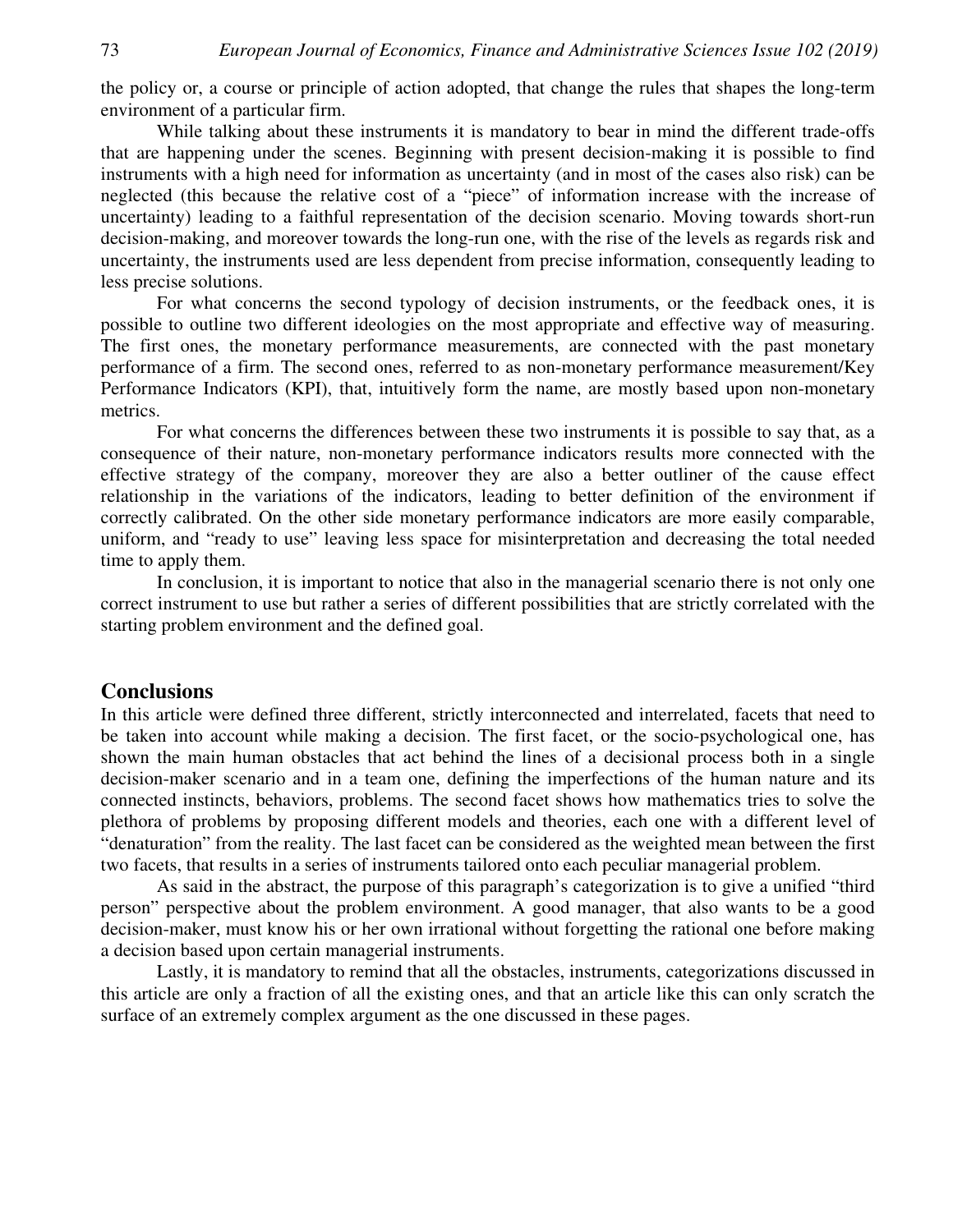## **References**

- [1] Aldag Ramon J., Kuzuhara Loren W., Creating High Performance Teams: applied strategies and tools for managers and team members, Routledge, 2015.
- [2] Arnold John, Turley Stuart, Accounting for Management Decisions: third edition, Prentice Hall Europe, 1996.
- [3] Ball M. O., Magnanti T. L., Monma C.L., Nemhauser G.L., Network Routing: handbooks in operations research and management science, volume 8, Elsevier Sience B.V, 1995.
- [4] Bell David E., Riaffa Howard, Tversky Amos, Decision Making: Descriptive, normative and prescriptive interactions, Cambridge University Press, 1988.
- [5] Beyerlein Michael M., Jhonson Douglas A., Beyerlein Susan T., Advances in Interdisciplinary Studies of Work Teams: volume 3, team leadership, Jai Press Inc., 1996.
- [6] Beyerlein Michael M., Jhonson Douglas A., Beyerlein Susan T., Advances in Interdisciplinary Studies of Work Teams: volume 7, team development, Elsevier Science Inc., 2000.
- [7] Bhimani Alnoor, Horngren Charles T., Sundem Gary L., Stratton William O., Burgstahler David, Schatzberg Jeff, Introduction to Management Accounting, Pearson Education Limited, 2012.
- [8] Bicchieri Cristina, Rationality and Coordination: Cambridge studies in probability induction, and decision theory, Cambridge University Press, 1993.
- [9] Bisdorff Raymond, Dias Luis C., Meyer Patrick, Mousseau Vincent, Pirlot Marc, Evaluation and Decision Models with Multiple Criteria: case studies, Springer-Verlag, 2015.
- [10] Borek Alexander, Parlikad Ajith, Webb Jela, Woodall Philip, Total Information Risk Management: maximizing the value of data and information assets, Elsevier Inc., 2014.
- [11] Bouyssou Denis, Marchant Thierry, Pirlot Marc, Tsoukias Alexis, Vincke Philippe, Evaluation and Decision Models with Multiple Criteria: stepping stones for the analyst, Springer Science + Business Media Inc., 2006.
- [12] Brandimarte Paolo, Quantitative Methods: an introduction for business management, John Wiley and Sons, Inc., 2011.
- [13] Brown Rex, Rational Choice and Judgement: decision analysis for the decider, Wiley, 2005.
- [14] Chapman Christopher S., Hopwood Anthony G., Shields Michael D., Handbook of Management Accounting Research: volume 2, Elsevier Ltd., 2007.
- [15] Chen Wai-Kai, Theory of Nets: flows in networks, John Wiley & Sons, Inc., 1990.
- [16] Chevallier Arnaud, Strategic Thinking in Complex Problem Solving, Oxford University Press, 2016.
- [17] Clemen Robert T., Making Hard Decision: an introduction to decision analysis, Duxbury Press, 1996.
- [18] Coombs Hugh, Hobbs David, Jenkins Ellis, Management Accounting: principles and applications, Sage Publications Ltd, 2005.
- [19] Drummond Helga, Guide to Decision Making: getting it more right than wrong, The Economist Newspaper Ltd., 2012.
- [20] Drury Colin, Costing, an Introduction: second edition, Chapman and Hall, 1990.
- [21] Drury Colin, Management Accounting for Business:  $6<sup>th</sup>$  edition, Cengage, 2016.
- [22] Finlay Pauln N., Mathematical Modelling in Business Decision-Making, Croom Helm Ltd. 1985.
- [23] Finley Michael, Robbins Harvey, Why Teams Don't Work: what went wrong and how to make it right, Peterson Education Center, 1995.
- [24] Fortune Joyce, Peters Geoff, Learning from Failure: the systems approach, Wiley, 1995.
- [25] Fox William P., Mathematical Modeling for Business Analytics, Taylor &Francis Group, LLC, 2018.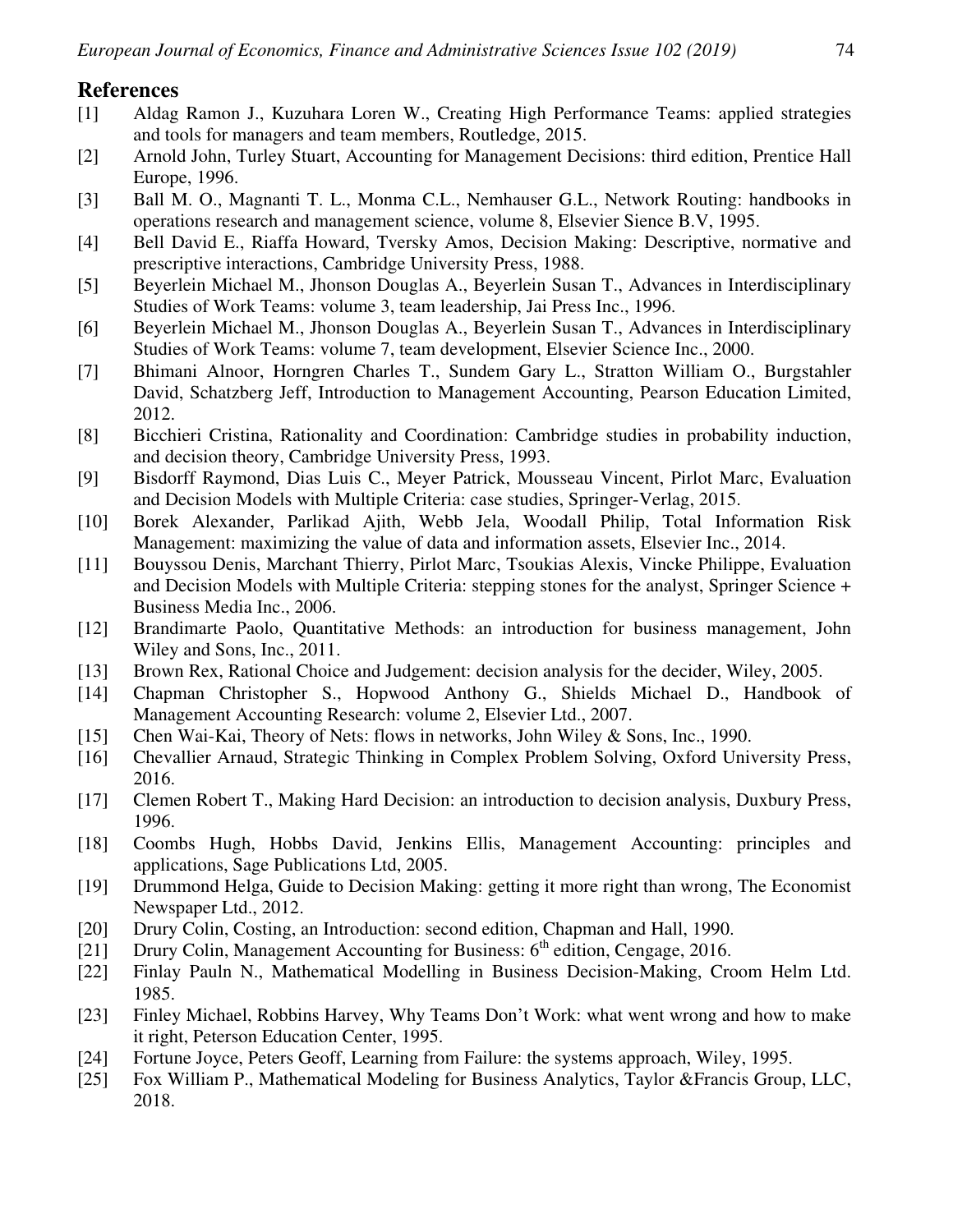- [26] Goicoechea A., Duckstein L., Zionts S., Multiple Criteria Decision Making: proceedings of the ninth international conference: theory and applications in business, industry, and government, Springer-Verlag, 1992.
- [27] Goodwin Paul, Wright George, Decision Analysis for Management Judgement, Wiley, 2014.
- [28] Goulb Andrew L., Decision Analysis: an integrated approach, John Wiley & Sons, Inc., 1997.
- [29] Hart Paul T., Irving L. Janis' Victims of Groupthink, Political Psychology, Vol. 12, No. 2, 1991.
- [30] Hensher David A., Rose John M., Greene William H., Applied Choice Analysis: second edition, Cambridge University Press, 2015.
- [31] Hillard Robert, Information-Driven Business: how to manage data and information for maximum advantage, John Wiley and Sons, Inc., 2010.
- [32] Hiller S. Fredrick, Lieberman Gerald J., Introduction to Operations Research, McGraw-Hill Inc., 1995.
- [33] Hodgkinson Gerard P., Starbuck William H., The Oxford Handbook of Organizational Decision Making, Oxford University Press, 2008.
- [34] Horngren Charles T., Datar Srikant M., Rajan Madhav V. Cost Accounting: a managerial emphasis, fourteenth edition, Pearsons Education Limited, 2012.
- [35] Horowitz ira, Organization and Decision Theory, Kluwer Academic Publishers, 1990.
- [36] Kaplan Robert S., Anderson Steven R., Time-Driven Activity-Based Costing: a simple and more powerful path to higher profits, Harvard Business School Publishing Corporation, 2007.
- [37] Kaplan Robert S., Cooper Robin, Cost and Effect: using integrated cost systems to drive profitability and performance, Harvard Business School Press, 1998.
- [38] Karni Edi, Decision Making Under Uncertainty, Harvard University Press, 1985.
- [39] Katzenbach John R., Smith Douglas K., The Wisdom of Teams: creating the high-performance organization, McKinsey & Company Inc., 1993.
- [40] Kayser Thomas A., Building Team Power: how to unleash the collaborative genius of team for increased engagement, productivity, and results, McGraw-Hill, 2011.
- [41] Klein Gary, Source of Power: how people make decisions, The MIT Press, 1999.
- [42] Knight James A., Value Based Management: developing a systematic approach to creating shareholder value, McGraw-Hill, 1998.
- [43] Levi Daniel, Group Dynamics for Teams, Sage Publications Inc., 2001.
- [44] Levi Daniel, Group Dynamics for Teams, Sage Publications, Inc., 2017.
- [45] Lootsma Freerk A., Multi-Criteria Decision Analysis via Ratio and Difference Judgement, Kluwer Academic Publishers, 1999.
- [46] Lucia Antoniette D., Lepsinger Richard, The Art and Science of 360° Feedback, Jossey-Bass Pfeiffer, 1997.
- [47] March James G., Decisions and Organizations, Basil Blackwell Inc., 1988.
- [48] Martin John D., Petty William J., Value Based Management: the corporate response to the shareholders revolution, Harvard Business School Press, 2000.
- [49] Maskell Brian H., Making the Numbers Count: second edition, Taylor and Francis Group LLC, 2009.
- [50] Merchant Kenneth A., Van Der Stede Wim A., Management Control Systems: performance measurement, evaluation and incentives, Prentice Hall, 2012.
- [51] Moder Joseph J., Elmaghraby Salah E., Handbook of Operations Research: foundations and fundamentals, Litton Educational Publishing, Inc., 1978.
- [52] Moder Joseph J., Elmaghraby Salah E., Handbook of Operations Research: models and applications, Litton Educational Publishing, Inc., 1978.
- [53] Monahan George E., Management Decision Making, Cambridge University Press, 2000.
- [54] Moore Don A., Bazerman Max H., Judgement in Managerial Decision Making: 7th edition, John Wiley & Sons, Inc., 2009.